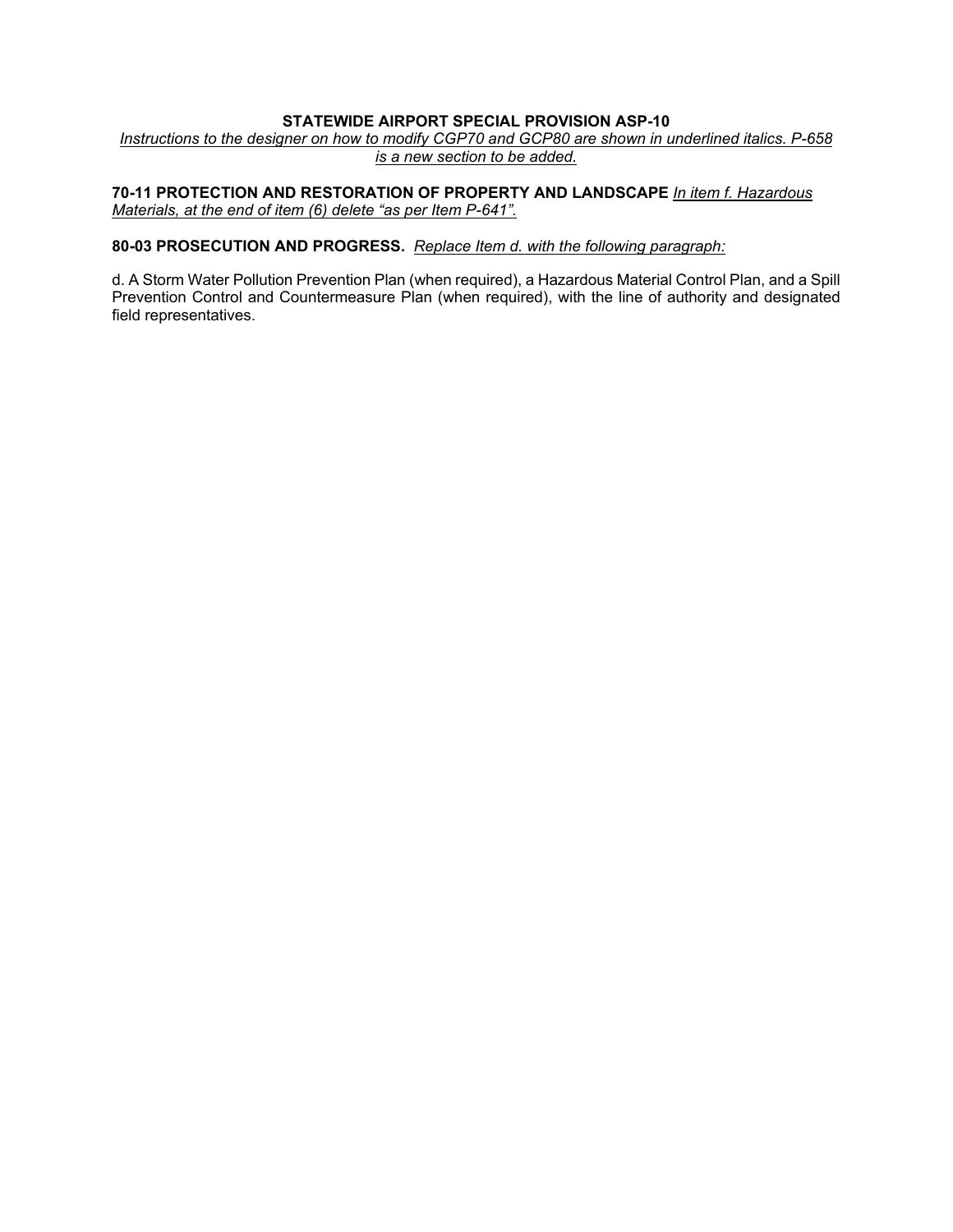# **ITEM P-658**

## **EROSION, SEDIMENT, AND POLLUTION CONTROL WITHOUT CGP COVERAGE**

## **DESCRIPTION**

**658-1.1.** Provide project administration and work relating to control of erosion, sediment, and discharge of pollutants according to this section and applicable local, state, and federal requirements. This section covers projects that do not need to obtain coverage under the Alaska Department of Environmental Conservation (DEC) Construction General Permit (CGP).

**658-1.2 DEFINITIONS.** These definitions apply only to Item P-658.

**Alaska Certified Erosion and Sediment Control Lead (AK-CESCL).** A person who has completed training, testing, and other requirements of, and is currently certified as, an AK-CESCL from an AK-CESCL Training Program (a program developed under a Memorandum of Understanding between the Department and others). The Department recognizes AK-CESCLs as qualified personnel required by this specification. An AK-CESCL must be recertified every three years.

**Best Management Practices (BMPs).** BMPs are structural, vegetative, or managerial practices used to treat, prevent, or reduce water pollution.

**Clean Water Act.** Federal Water Pollution Control Amendments of 1972, as amended (33 U.S.C. 1251 et seq.).

**Construction Activity.** Disturbance of soils associated with clearing that disturbs the vegetative mat/grubbing, grading, or excavating activities, or other construction-related activities (e.g. stockpiling of fill material, establishment of staging areas, or development of project specific material sources).

**Construction General Permit (CGP).** Permit AKR100000 authorizing storm water discharges from large and small construction activities, issued and enforced by DEC.

**Disturbed Area.** A portion of any site that has been altered from pre-existing conditions, including but not limited to the following: providing access to a site, grubbing and clearing vegetation (including the roots), grading, earth moving, altering land forms, and other Construction Activity (such as placement of project related stockpiles atop a soil surface). Includes the Project Zone and Support Activities.

**Erosion and Sediment Control Plan (ESCP).** The Department's project specific document that illustrates measures to control erosion and sediment on the project.

**Hazardous Material Control Plan (HMCP).** The Contractor's detailed project specific plan for prevention of pollution from storage, use, transfer, containment, cleanup, and disposal of hazardous material (including, but are not limited to, petroleum products related to construction activities and equipment).

**Immediately.** No later than the end of the next working day.

**Pollutant.** Defined at 40 CFR § 122.2. A partial listing from this definition includes: dredged spoil, solid waste, sewage, garbage, sewage sludge, chemical wastes, biological materials, wrecked or discarded equipment, rock, sand, cellar dirt and industrial or municipal waste.

**Project Zone.** The physical area provided by the Department for Construction. The Project Zone includes the area of highway or facility under construction and Support Activities when those areas are provided by the Contract and are directly related to the Contract.

Support Activities that are furnished by the Contractor are not included in the Project Zone.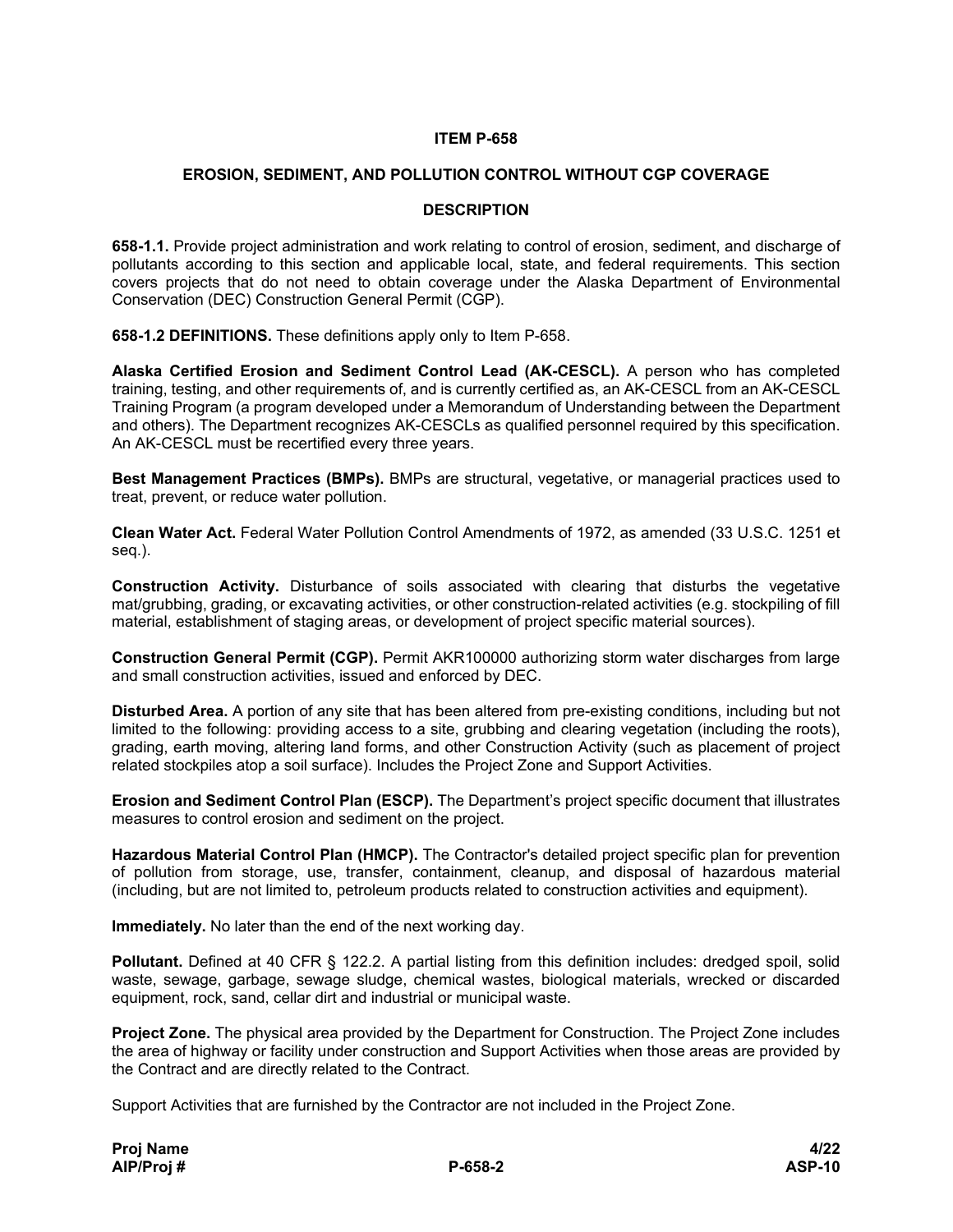**Spill Prevention, Control and Countermeasure Plan (SPCC Plan).** The Contractor's detailed plan for petroleum spill prevention and control measures, that meet the requirements of 40 CFR 112.

**Spill Response Field Representative.** The representative with authority and responsibility for managing, implementing, and executing the HMCP and SPCC Plan. There are separate Spill Response Field Representatives for the Contractor, each Subcontractor, and each Utility.

**Stabilization**. The use of vegetative and/or non-vegetative cover to prevent erosion and sediment loss in areas exposed by Construction Activity.

**Temporary Stabilization.** Protecting soils from erosion and sediment loss by rainfall, snow melt, runoff, or wind with a temporary vegetative and/or non-vegetative protection cover. Temporary stabilization may include a combination of BMPs to reduce or eliminate erosion until either final stabilization can be achieved or until further construction activities take place to re-disturb this area.

#### **Final Stabilization.** Means that:

- **a.** All soil disturbing activities in the Project Zone have been completed and either of the two following criteria have been met:
	- **(1)** a uniform (e.g. evenly distributed, without large bare areas) perennial vegetative cover with a density of 70 percent of the native background vegetative cover for the area has been established on all unpaved areas and areas not covered by permanent structures; or
	- **(2)** equivalent non-vegetative permanent stabilization measures have been employed (such as the use of riprap, gabions, porous backfill, railroad ballast or subballast, ditch lining, geotextiles, or fill material with low erodibility as determined by the Engineer.
- **b.** When background native vegetation will cover less than 100 percent of the ground (e.g. arid areas, beaches), the 70 percent coverage criteria is adjusted as follows: if the native vegetation covers 50 percent of the ground, then 70 percent of 50 percent  $(0.70 \times 0.50 =$ 0.35) would require 35 percent total cover for final stabilization. On a beach with no natural vegetation, no stabilization is required.
- **c.** In areas with less than 20 inches of annual precipitation only, all soil disturbing activities in the Project Zone have been completed and temporary BMPs shown in the ESCP are installed along with an appropriate seed base to provide erosion control for at least three years without active maintenance.

**Support Activities.** Any concrete or asphalt batch plants, equipment staging yards, material storage areas, excavated material disposal areas, and borrow areas provided:

- **a.** The support activity is directly related to the work that is covered under this Contract,
- **b.** The support activity is not a commercial operation serving multiple unrelated construction projects.
- **c.** The support activity does not operate beyond the completion of the Construction Activity of this project.

Material borrow areas that are developed specific for the project and are non-contiguous to the project site (e.g. the material is hauled in from another area not nearby the project area) are considered Support Activities.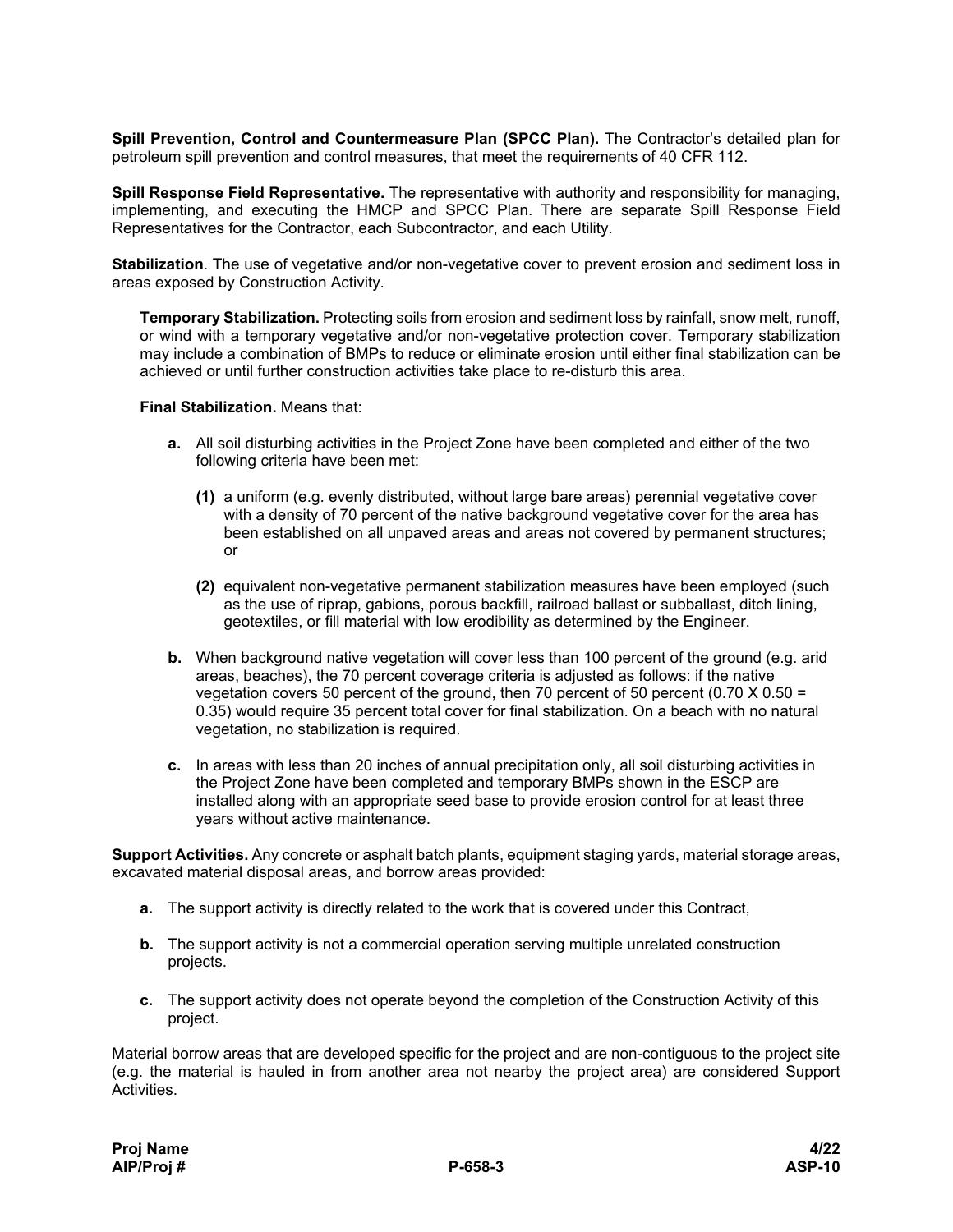# **MATERIALS**

**658-2.1** Use materials suitable to withstand hydraulic, wind, and soil forces, and to control erosion and trap pollutants according to the requirements of the ESCP and Specifications.

Use seed meeting T-901-2.1. Use the temporary seed mixture specified by special provision, or use annual rye grass if no temporary seed mix is specified. Do not use temporary seed for stabilization on finished slopes.

Use straw and straw products certified weed free of prohibited and restricted noxious weed seed and quarantined pests, according to Alaska Administrative Code, Title 11, Chapter 34 (11 AAC 34). When straw or straw products certified according to 11 AAC 34 are not available, use non-certified products manufactured within Alaska before certified products manufactured in another state, country, or territory. Non-certified straw or straw products manufactured in another state, country, or territory shall not be used. Grass, legumes, or any other herbaceous plants produced as hay, shall not be substituted for straw or straw products.

## **CONSTRUCTION REQUIREMENTS**

**658-3.1.** The Contractor is not required to obtain coverage under the CGP for the Project Zone if the disturbed area will be less than one acre. The Department has determined the work can be completed with a disturbed area in the Project Zone less than one acre. Do not perform work in a manner that will increase the disturbed area in the Project Zone to one acre or more.

- **a. Before Construction Activity may Begin.** Delineate ground disturbance limits using stakes or flagging. Install sediment controls prior to the initiation of Construction Activity.
- **b. During Construction.** Comply with the requirements of the ESCP. Implement and maintain erosion and sediment control measures identified in the ESCP and as needed during construction to protect water quality. Take immediate action and notify the Engineer when any sediment plume, sheen, or other discharge of pollutants from construction activity occurs.

Ensure all subcontractors understand and comply with the ESCP. Provide ESCP information to utility companies. Coordinate with subcontractors and utility companies doing work in the Project Zone so BMPs, including temporary and permanent stabilization measures, are installed, maintained, and protected from damage.

Notify the Engineer immediately if the actions of any utility company or subcontractor do not comply with the ESCP.

Use good housekeeping BMPs, including the following from the *Alaska DOT&PF BMP Guide*:

- **(1)** BMP-06.00 Concrete Washout
- **(2)** BMP-23.00 & 24.00 Stabilized Construction Exit
- **(3)** BMP-41.00 Sanitary Waste Management
- **(4)** BMP-42.00 Vehicle/Equipment Storage, Maintenance, & Fueling
- **(5)** BMP-43.00 Bridge Maintenance
- **(6)** BMP-44.00 Ditch Maintenance
- **(7)** BMP-45.00 Snow Removal
- **(8)** BMP-54.00 Site Delineation
- **(9)** BMP-55.00 Street Sweeping

When dewatering, use BMP-09.00 Excavation Dewatering. For diversions, use BMP-15.00 Pumped Stream Diversion or BMP-34.00 & 35.00 Temporary Diversion Conveyance.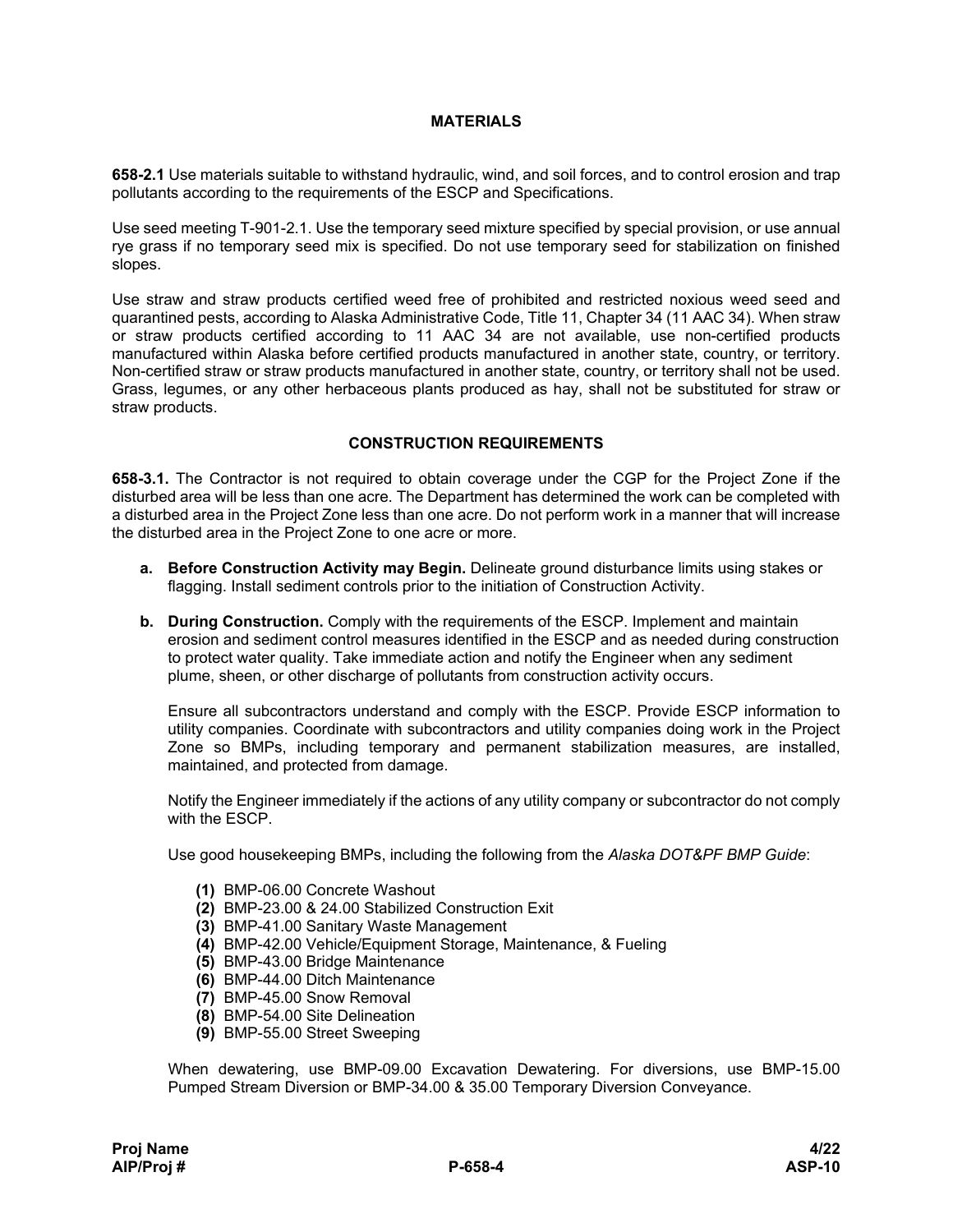Comply with requirements of the HMCP and SPCC Plan.

**c. Pollutant and Hazardous Materials Requirements.** Contain, clean up, and dispose of discharges of petroleum products or other hazardous materials. Perform fueling operations in a safe and environmentally responsible manner.

Report spills of petroleum products or other hazardous materials to the Engineer and other agencies as required by law. Use the HMCP and SPCC Plan (if applicable) for contact information to report spills to regulatory agencies.

## **d. Maintenance of BMPs.** Maintain BMPs:

- **(1)** If an incident of non-compliance with the ESCP is identified;
- **(2)** If any BMP is damaged, undercut, or unable to effectively perform the intended function; and
- **(3)** When sediment or debris fills any BMP to 1/2 (1/3 for silt fences) of its design storage capacity (or manufacturer's specifications or ESCP requirements, whichever is lower).

Perform maintenance immediately when water quality standards are not being attained, and within 7 days of identification for other maintenance actions.

- **e. ESCP Changes.** The Engineer may order changes to the ESCP if the Engineer determines the ESCP is ineffective in preventing erosion or the discharge of pollutants. Implement changes necessary to comply with the revised ESCP.
- **f. Stabilization.** Land may be disturbed and stabilized multiple times during a project. Coordinate work to minimize the amount of disturbed soil at any one time. Do not disturb more soil than can be stabilized with the resources available.

Temporarily stabilize portions of the Project Zone that are not in active construction. The Engineer will not relieve the Contractor of maintenance responsibility under 105-1.13 for a seasonal suspension of work until the Project Zone is temporarily stabilized.

Apply temporary seed and stabilization measures after preparing the surface according to T-901- 3.1.

When installing a culvert or other drainage structure where stream bypass is not used, install temporary or permanent stabilization concurrently or immediately after placing the culvert or drainage structure in a manner that complies with applicable project permits, and prevents discharge of pollutants. Install temporary and permanent stabilization:

- At the culvert or drainage structure inlet and outlet
- In the areas upstream and downstream that may be disturbed by the process of installing the culvert, culvert end walls, culvert end sections, or drainage structure

Before deactivating a stream bypass or stream diversion used for construction of a bridge, culvert, or drainage structure, install permanent stabilization:

- At the inlet and outlet of the culvert, drainage structure, or bridge
- In the area upstream and downstream of the culvert, drainage structure, or bridge, that is disturbed during installation or construction of the culvert, drainage structure, or bridge
- Under the bridge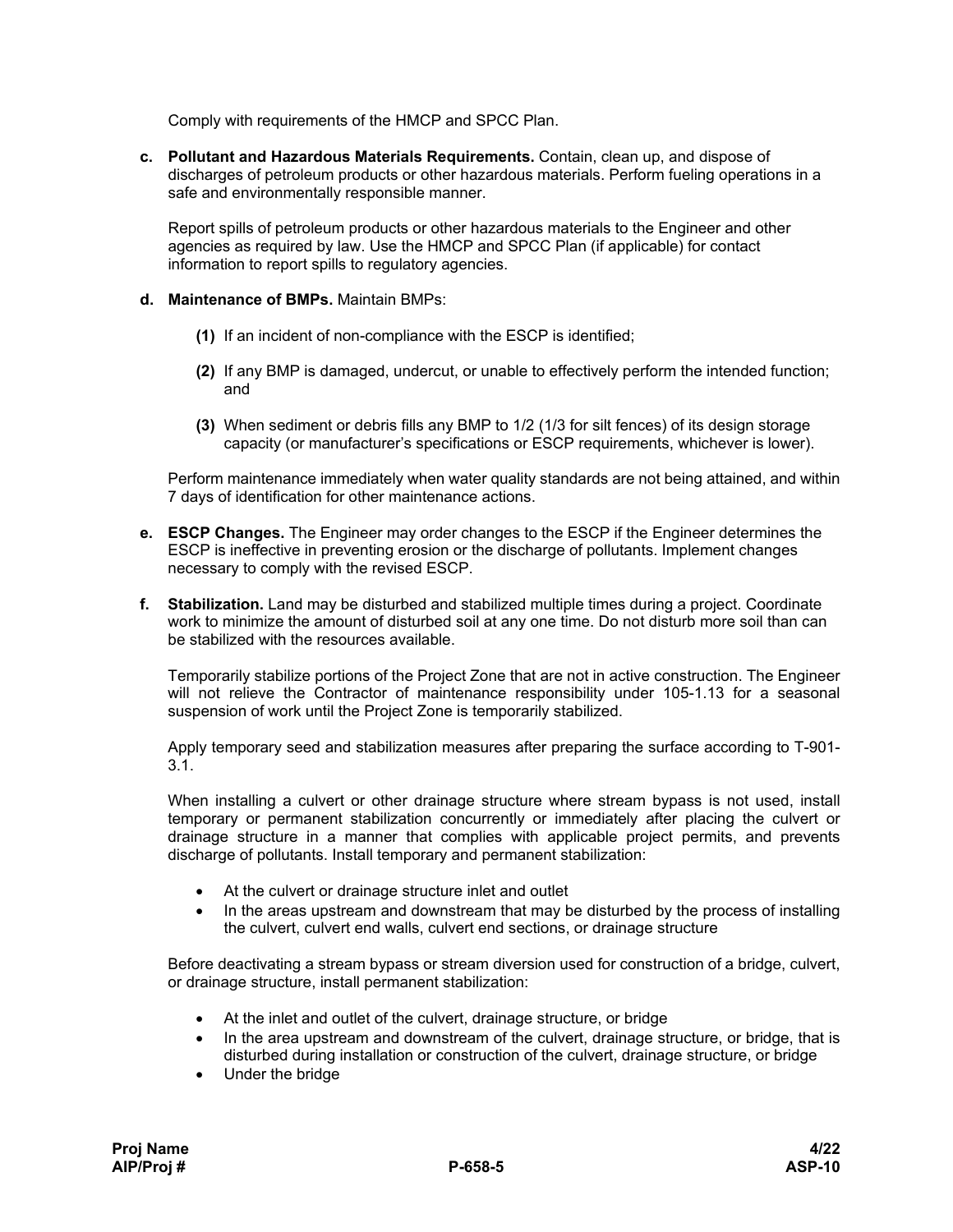**g. Ending ESCP Activities and BMP Maintenance.** The Engineer will determine when final stabilization has been achieved within the Project Zone. After achieving final stabilization, remove all temporary BMPs.

**658-3.2 PERSONNEL QUALIFICATIONS.** The Superintendent must have current certification as AK-CESCL.

The Department accepts people having any of the following certificates as equivalent to AK-CESCL, if the certificates are current according to the sponsoring organization's policies:

- CESSWI, Certified Erosion, Sediment and Storm Water Inspector
- CISEC, Certified Inspector in Sediment and Erosion Control
- CPESC, Certified Professional in Erosion and Sediment Control
- CPSWQ, Certified Professions in Storm Water Quality.

**658-3.3 PLAN AND PERMIT SUBMITTALS.** For plans listed in Subsection 80-03.d (HMCP, SPCC Plan) use the Contractor submission and Department review deadlines identified in this Subsection.

Partial and incomplete submittals will not be accepted for review. Any submittal that is re-submitted or revised after submission, but before the review is completed, will restart the submittal review timeline. No additional Contract time or additional compensation will be allowed due to delays caused by partial or incomplete submittals, or required re-submittals.

- **a. Hazardous Material Control Plan.** Submit an electronic copy, to the Engineer for approval. Use the DOT HMCP Template located at the following DOT&PF link; [\(https://dot.alaska.gov/stwddes/dcsconst/index.shtml](https://dot.alaska.gov/stwddes/dcsconst/index.shtml) under Construction Forms). The Department will review the HMCP submittal within 14 days after it is received.
- **b. Spill Prevention, Control and Countermeasure Plan.** When a SPCC Plan is required under Subsection 658-3.5, submit an electronic copy of the SPCC Plan to the Engineer. Deliver these documents to the Engineer at least 14 days before beginning Construction Activity. The Department reserves the right to review the SPCC Plan and require modifications.
- **c. Dewatering Permit.** When dewatering is required, review and comply with the DEC *Excavation Dewatering General Permit AKG0020000*. When filing a Notice of Intent is required to obtain coverage, provide the Engineer with a copy of the DEC authorization letter before beginning excavation dewatering.
- **d. Temporary Water Use Authorization (TWUA).** When dewatering or a diversion meets the limits in 11 AAC 93.035, obtain authorization from the Alaska Department of Natural Resources (DNR) for a TWUA. Provide the Engineer with a copy of the DNR authorization before beginning the dewatering or diversion.

**658-3.4 HAZARDOUS MATERIAL CONTROL PLAN (HMCP) REQUIREMENTS.** Prepare the HMCP for prevention of pollution from storage, use, containment, cleanup, and disposal of all hazardous material, including petroleum products related to construction activities and equipment. Compile Material Safety Data Sheets in one location and reference that location in the HMCP.

Designate a Contractor's Spill Response Field Representative with 24 hour contact information. Designate a Subcontractor Spill Response Coordinator for each subcontractor. The Superintendent and Contractor's Spill Response Field Representative must have 24 hour contact information for each Subcontractor Spill Response Coordinator and the Utility Spill Response Coordinator.

**658-3.5 SPILL PREVENTION, CONTROL AND COUNTERMEASURE PLAN (SPCC Plan) REQUIREMENTS.** Prepare and implement an SPCC Plan as required by 40 CFR 112; when both of the following conditions are present on the Project: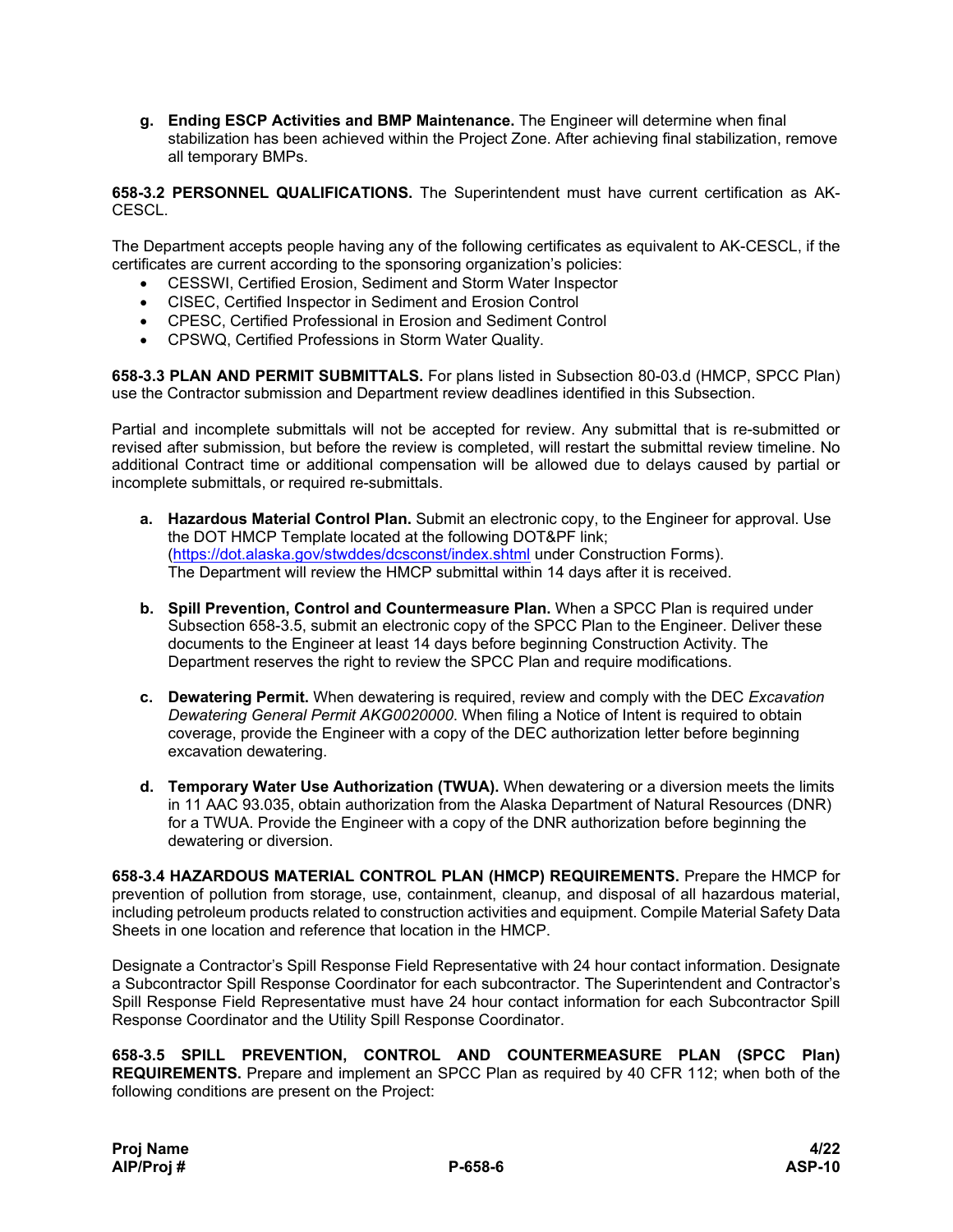- **a.** Oil or petroleum products from a spill may reach navigable waters (as defined in 40 CFR 112); and
- **b.** Total above ground storage capacity for oil and any petroleum products is greater than 1,320 gallons (not including onboard tanks for fuel or hydraulic fluid used primarily to power the movement of a motor vehicle or ancillary onboard oil-filled operational equipment, and not including containers with a storage capacity of less than 55 gallons).

Reference the SPCC Plan in the HMCP.

**658-3.6 SPILL AND NONCOMPLIANCE REPORTING.** The Contractor must be familiar with all federal, state, and local environmental requirements.

The Contractor must report any sediment discharge or environmental permit noncompliance to the Engineer. Information must be provided orally immediately from the time the Contractor becomes aware of the circumstances, and provided in writing within 5 days after the oral notification. Provide:

- **a.** A description of the discharge or noncompliance, including any estimated volume of discharge;
- **b.** The dates and times of the discharge or noncompliance;
- **c.** If it has not already been corrected, a statement regarding the anticipated time the discharge or noncompliance is expected to continue; and
- **d.** Steps taken or planned to reduce, eliminate, and prevent reoccurrence of the discharge or noncompliance.

Report spills of oil and hazardous substances to the Engineer, and state and federal agencies as called for in the HMCP.

The Contractor is responsible for erosion, sediment, and pollution control for Support Activities outside of the Project Zone.

### **METHOD OF MEASUREMENT**

**658-4.1** Section 90 and as follows:

- **a.** Item P658.010.0000 is lump sum.
- **b.** Item P658.020.0000 will be measured as specified by the Directive authorizing the work.

#### **BASIS OF PAYMENT**

**658-5.1** Temporary erosion, sediment and pollution control measures that are required outside the Project Zone are at the Contractor's expense. Permanent erosion, sediment and pollution control measures will be measured and paid for under other Contract Items, when shown on the bid schedule.

**Item P658.010.0000 Erosion, Sediment, and Pollution Control Without CGP Coverage.** At the Contract lump sum price for all acceptably performed erosion, sediment, and pollution control work.

**Item P658.020.0000 ESCP Changes by Directive.** When the Engineer makes changes to the ESCP under 658-3.1.e, payment will be made as specified in the Directive authorizing the work.

Temporary erosion, sediment and pollution control measures that are required due to carelessness, negligence, or failure to install temporary or permanent controls as scheduled or ordered by the Engineer, or for the Contractor's convenience, are at the Contractor's expense.